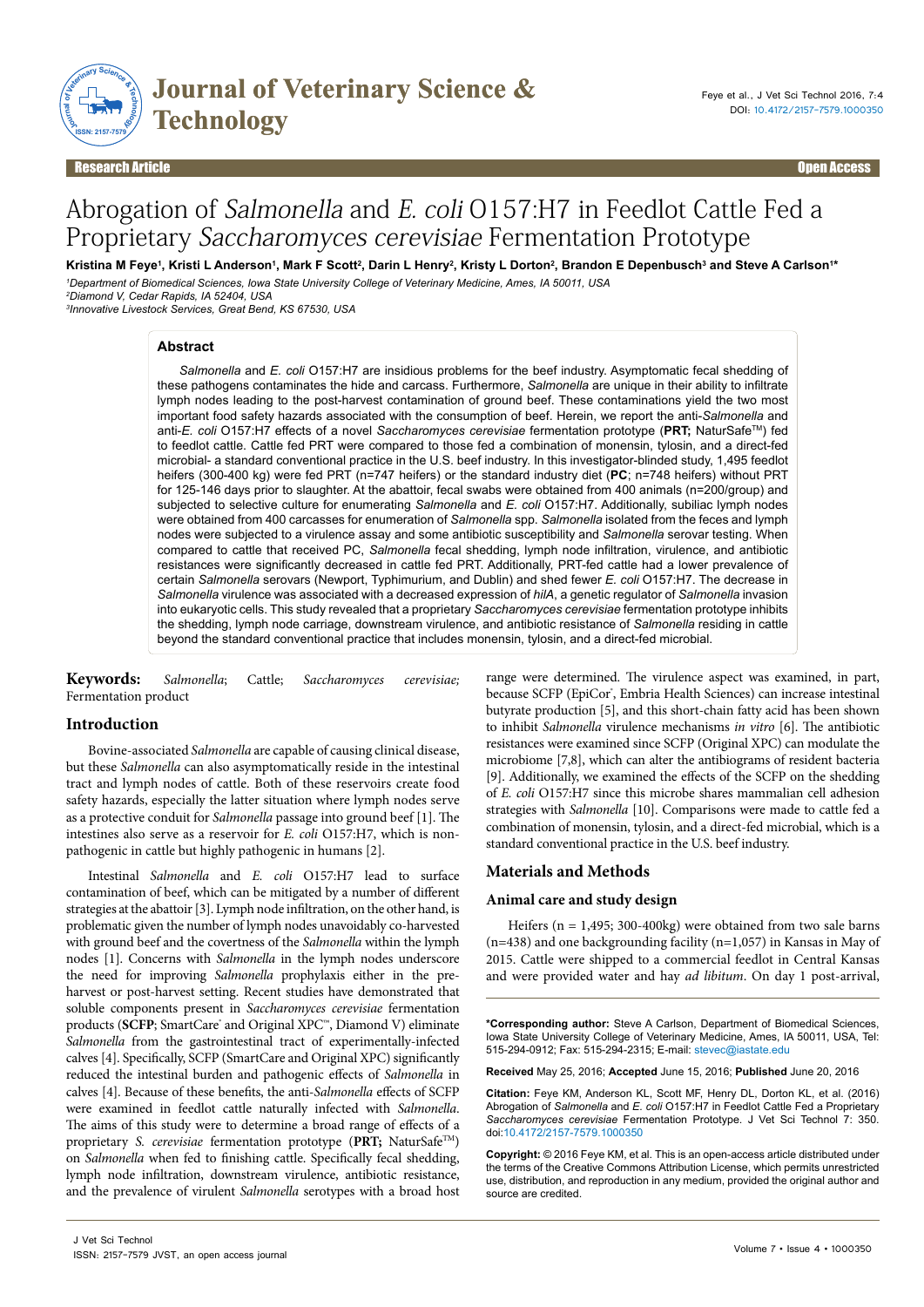heifers were individually weighed, identified, implanted, and vaccinated using standard procedures at the feedlot. Heifers were then randomly assigned into pens in groups of five until each pen reached its optimal capacity (~75 animals) based on bunk space and the area of the pen (14.4 inches of bunk space and 231 square feet of pen space per animal).

Two adjacent pens were designated as a single block and 10 blocks were created within the feedlot. Pens of heifers in each block were provided either a diet that contained a combination of standard industry technologies (PC), including monensin (Rumensin, Elanco Animal Health, 300 mg/head/day), tylosin (Tylovet, Huvepharma, 90 mg/head/day) and a direct-fed microbial (Bovamine Defend, Nutrition Physiology Company, 50 mg/head/day); or a diet containing 18 gm/ head/day of a *S. cerevisiae* fermentation prototype (PRT; NaturSafe<sup>TM</sup>, Diamond V) without monensin, tylosin, or the direct-fed microbial. Heifers received three step-up diets prior to their final finishing diet (Table 1). All treatment feed additives were stored under manufacturerrecommend conditions and added to the final ration using a microingredient weight machine (Micro Beef Technologies, Amarillo, TX).

During the study, heifers were monitored for illness and treated as per recommendations by a veterinarian. Heifers that responded to treatment were returned to the study while non-responders were removed from the study. Morbidities and mortalities were indistinct between the two groups (data not shown).

At the conclusion of the study, heifers were shipped 145 miles to a commercial abattoir on two separate dates that were three weeks apart. These shipping dates corresponded to 125 and 146 days on study for the first and second groups, respectively. An equal number of pens per treatment group were shipped on each date (n = 5 per treatment). Shipments and carcass processing occurred on a pen-by-pen basis.

### **Sample collection at the abattoir**

Individual animal numbers were not carried through the entire harvest process. Only the first and last animal within a pen was tagged with a lot identification tag that corresponded back to the pen number. Since individual identification was not maintained, it was not possible to keep track of which animals were sampled. As a result, lymph node and fecal samples may or may not have been collected from the same animals.

Fecal swabs were collected on the rail from 20 animals per pen (replicate). Samples were collected from every third or fourth animal

| Ingredient, % of dry matter | <b>Starter</b> | <b>Ration 2</b> | Ration 3 | <b>Finisher</b> |
|-----------------------------|----------------|-----------------|----------|-----------------|
| Steam-flaked corn           | 30.2           | 45.8            | 58.6     | 66.1            |
| Wet distiller's grain       | 22.2           | 19.5            | 18.0     | 18.0            |
| Alfalfa hay                 | 38.0           | 25.0            | 13.0     |                 |
| Corn stalks                 |                | -               | -        | 4.0             |
| Corn silage                 | 7.0            | 7.0             | 5.0      | 4.0             |
| Tallow<br>12                |                |                 | 1.5      | 2.9             |
| Supplement                  | 2.6            | 27              | 3.9      | 5.0             |

1 Control rations were formulated to provide 300 mg of monensin (Elanco Animal Health, Greenfield, IN), 90 mg of tylosin (Zoetis Animal Health, Florham, NJ), 0.5 mg of melengestrol acetate (Zoetis Animal Health), and 50 gm Bovamine Defend (Nutrition Physiology Company, Overland Park, KS) per heifer daily throughout the study, and 250 mg of ractopamine hydrochloride (Zoetis Animal Health) per heifer daily during the last 28 days on feed.

2 Rations containing PRT were formulated to provide 18 gm of a *Saccharomyces cerevisiae* fermentation prototype ((NaturSafeTM; Diamond V, Cedar Rapids, IA) and 0.5 mg of melengestrol acetate (Zoetis Animal Health) per heifer daily throughout the study, and 250 mg of ractopamine hydrochloride (Zoetis Animal Health) per heifer daily during the last 28 days on feed.

**Table 1:** Composition of diets.

within a replicate. Fecal samples were collected using a 3M-sponge stick pre-saturated with buffered peptone water. Sponge sticks were inserted into the rectum (recto-anal junction) to collect the sample. After the sample was collected, the sponge was placed into a pre-labeled bag containing buffered peptone water. The bag was closed and placed into a cooler.

Subiliac lymph nodes and the surrounding tissue were collected postevisceration. Sample collection began with the first carcass in each replicate and continued with every third or fourth carcass within that replicate. Lymph nodes were placed into pre-labeled Whirlpak bags. The bags were closed and placed in a cooler. Fecal swabs and lymph node samples were then immediately shipped on ice to Iowa State University College of Veterinary Medicine (Ames, Iowa, USA) for microbiological analyses.

## **Assessment of** *Salmonella* **fecal load and lymph node infiltration**

*Salmonella* spp. were enumerated from every fecal swab sample and lymph node collected (20 per pen; 200 per treatment) using selective agar (XLD) methods described by Brewer *et al*. [4]. Approximately 0.3 gm of feces or lymph node were collected on a sterile cotton swab and then aseptically transferred into 10mL Lennox broth and an aliquot of the broth was immediately plated on XLD agar, incubated overnight at 37°C, and subjected to enumeration by manual counting of black-centered colonies the next day. Load was then determined as (colonies recovered)  $\times$  (the dilution factor) / gm of feces or lymph node. Prevalence was calculated as percent of heifers harboring any *Salmonella* and was compiled across pens within a treatment group.

### **Assessment of** *E. coli* **O157:H7 in the Feces**

*E. coli* O157:H7 was enumerated in 100 of the swab samples (five per pen; 50 swab samples per treatment) using selective media (Sorbitol-MacConkey agar) and a PCR targeting *E. coli* O157:H7 virulence genes as per Sharma and Casey [11]. Approximately 0.3 gm of feces were transferred into enrichment broth [11] and an aliquot of the broth was plated on sorbitol-MacConkey agar, incubated overnight at 37°C, and subjected to enumeration by manual counting of nonfermenting colonies the next day. From each pen-specific set of agar plates, 96 colonies were selected and subjected to the PCR targeting *E. coli* O157:H7 virulence genes. Load was then determined as (colonies recovered  $\times$  the dilution factor  $\times$  the percent of colonies yielding an *E*. *coli* O157H7-specific amplicon within the pen) / gm of feces. Prevalence was calculated as percent of heifers harboring any *E. coli* O157:H7 within a pen, and was compiled across pens within a treatment group.

# **Assessment of tissue culture invasiveness by** *Salmonella* **recovered from cattle**

Approximately 50% of the recovered *Salmonella* were subjected to a standard antibiotic protection-based tissue culture invasion assay [12] adapted for use with both antibiotic-susceptible and antibiotic-resistant *Salmonella* [13]. Colonies were collected *en masse*, on a pen-by-pen basis, into nutrient broth and then immediately incubated for 1 hr with HEp-2 tissue culture cells at 37°C. Bacteria were recovered from inside tissue culture cells via cell lysis, incubated on XLD agar overnight at 37°C, and enumerated the next day. Percent invasion was determined as (number of black-centered colonies recovered from inside cells / number of colonies added to cells)  $\times$  100.

# **Assessment of virulence gene expression in** *Salmonella* **isolated from cattle**

In order to correlate the virulence of *Salmonella* recovered from cattle with gene expression events in the pathogen, approximately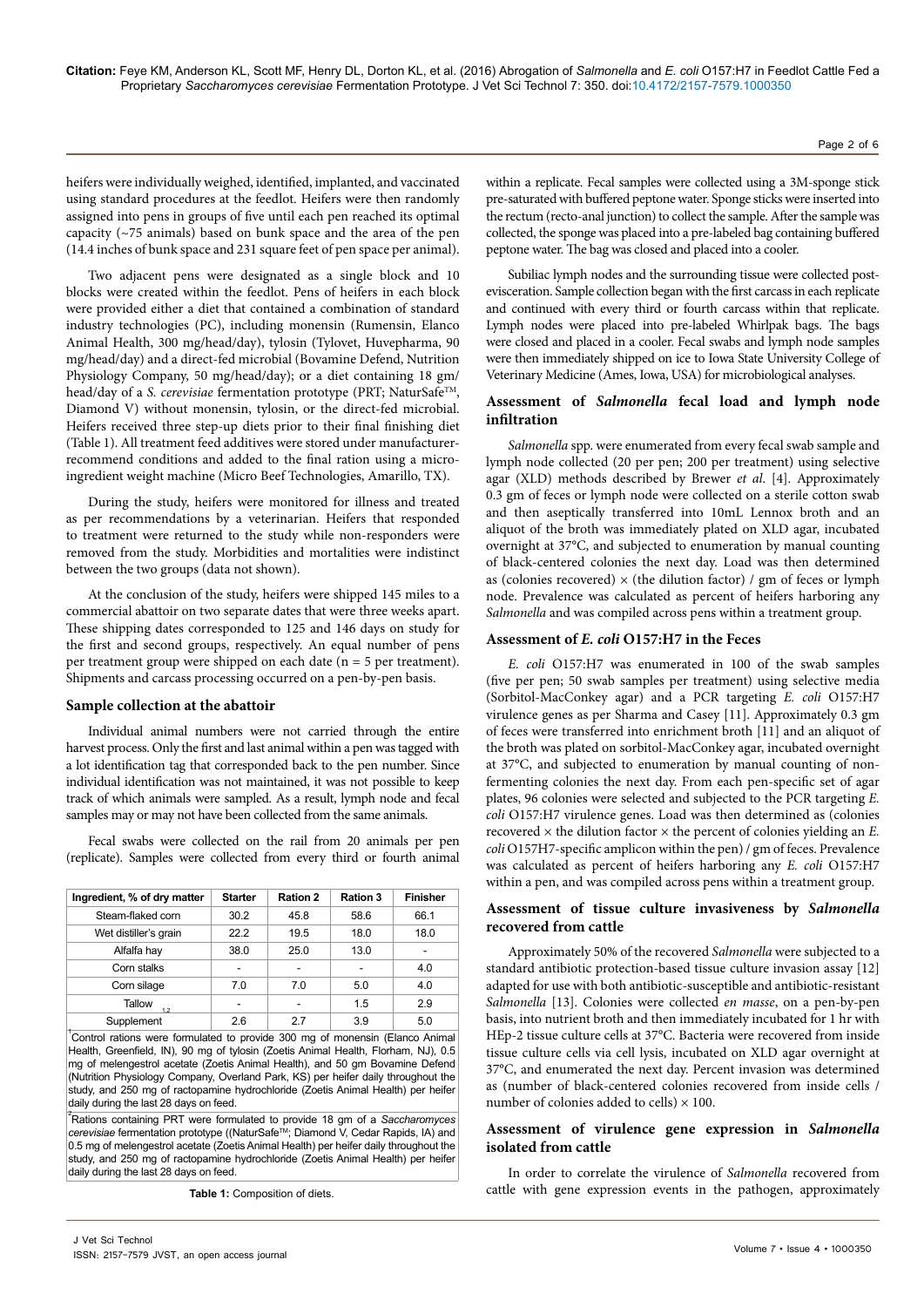10% of the recovered *Salmonella* isolates were subjected to an assay that quantitates the expression of *hilA* (a key regulator of *Salmonella* invasion genes; [14]). RNA was extracted from the isolates that were collected *en masse* on a pen-by-pen basis, and then subjected to a semiquantitative RT-PCR targeting the *hilA* transcript [15].

# **Assessment of antibiotic resistance in** *Salmonella* **recovered from cattle**

 Approximately 20% of the recovered *Salmonella* were individually subjected to micro-broth assays with individual antibiotics (florfenicol, ceftiofur, and enrofloxacin) at breakpoint concentrations [16]. Colonies that grew in the breakpoint concentrations were deemed to be resistant. Percent resistant were then determined as (number of resistant colonies / number of colonies examined) x 100. Data were compared across pens and between groups.

# **Assessment of the presence of three important** *Salmonella* **serotypes in the samples**

Nearly 20% of the recovered *Salmonella* were individually subjected to PCR assays that detect the presence of genes related to Dublin [17], Typhimurium [17], and Newport [18] serotypes. Colonies yielding a specific PCR amplicon(s) were deemed to belong to the ascribed serotype. Percent belonging to the serotype were then determined as (number of colonies yielding a specific amplicon / number of colonies examined)  $\times$  100. Data were compared across pens and between groups.

# **Statistical analyses**

Statistical comparisons were made using an analysis of variance with Tukey's *ad hoc* test for multiple comparisons (GraphPad Prism, Version 6, La Jolla, CA). Significant differences were defined at  $P \le 0.05$ .

# **Results**

# **Assessment of** *Salmonella* **Fecal Shedding in Cattle**

*Salmonella* can be a potential pathogen source for humans who consume improperly cooked beef. Carcasses can become exposed to *Salmonella* through fecal contamination during processing. In this study, fecal shedding of *Salmonella* was evaluated in 200 heifer's postmortem from each treatment group. As shown in Figure 1a, fecal shedding of *Salmonella* was significantly less (*P*<0.05) in cattle fed PRT (105 versus 405 CFU/gm of feces, respectively). The relative prevalence of fecal shedding was significantly less (*P*<0.05) in heifers fed PRT (6 versus 13%, respectively) as per Figure 1b.







Page 3 of 6

**Figure 1b:** Prevalence of *Salmonella* fecal shedding in heifers fed PRT (NaturSafeTM) or PC. The PC diet contained monensin (Elanco Animal Health), tylosin (Huvepharma) and a direct-fed microbial (Nutrition Physiology Company). The PRT diet contained *Saccharomyces cerevisiae* fermentation prototype (NaturSafeTM; Diamond V) and no monensin, tylosin, or a direct-fed microbial. Data represent the mean  $\pm$  SEM for the qualitative prevalence (% of heifers shedding *Salmonella*) across pens in each group. \* *P* < 0.05 versus Control.



**Figure 2a**: Assessment of lymph node infiltration by *Salmonella* in heifers fed PRT (NaturSafe™) or PC. The PC diet contained monensin (Elanco Animal Health), tylosin (Huvepharma) and a direct-fed microbial (Nutrition Physiology Company). The PRT diet contained *Saccharomyces cerevisiae* fermentation prototype (NaturSafe™; Diamond V) and no monensin, tylosin, or a direct-fed microbial. Data represent the mean  $\pm$  SEM for measurements on 200 heifers in each group. \* *P*<0.05 versus Control.



heifers fed PRT (NaturSafe™) or PC. The PC diet contained monensin (Elanco Animal Health), tylosin (Huvepharma) and a direct-fed microbial (Nutrition Physiology Company). The PRT diet contained *Saccharomyces cerevisiae* fermentation prototype (NaturSafe™; Diamond V) and no monensin, tylosin, or a direct-fed microbial. Data represent the mean  $+$  SEM for the qualitative prevalence (% of heifers shedding *Salmonella*) across pens in each group. \* *P* < 0.05 versus Control.

## **Assessment of lymph node infiltration by** *Salmonella*

Since *Salmonella* lymph node carriage can be a source of contamination of ground beef [19], *Salmonella* load was determined in the subiliac lymph nodes of 200 carcasses from each treatment group. As shown in Figure 2a, lymph node infiltration was significantly less (*P*<0.05) in carcasses from heifers fed PRT (902 versus 6,642 CFU/gm of lymph node, respectively). The percent of *Salmonella*-bearing lymph nodes was significantly less (*P*<0.05) in carcasses from heifers fed PRT (4 versus 14%, respectively) as per Figure 2b.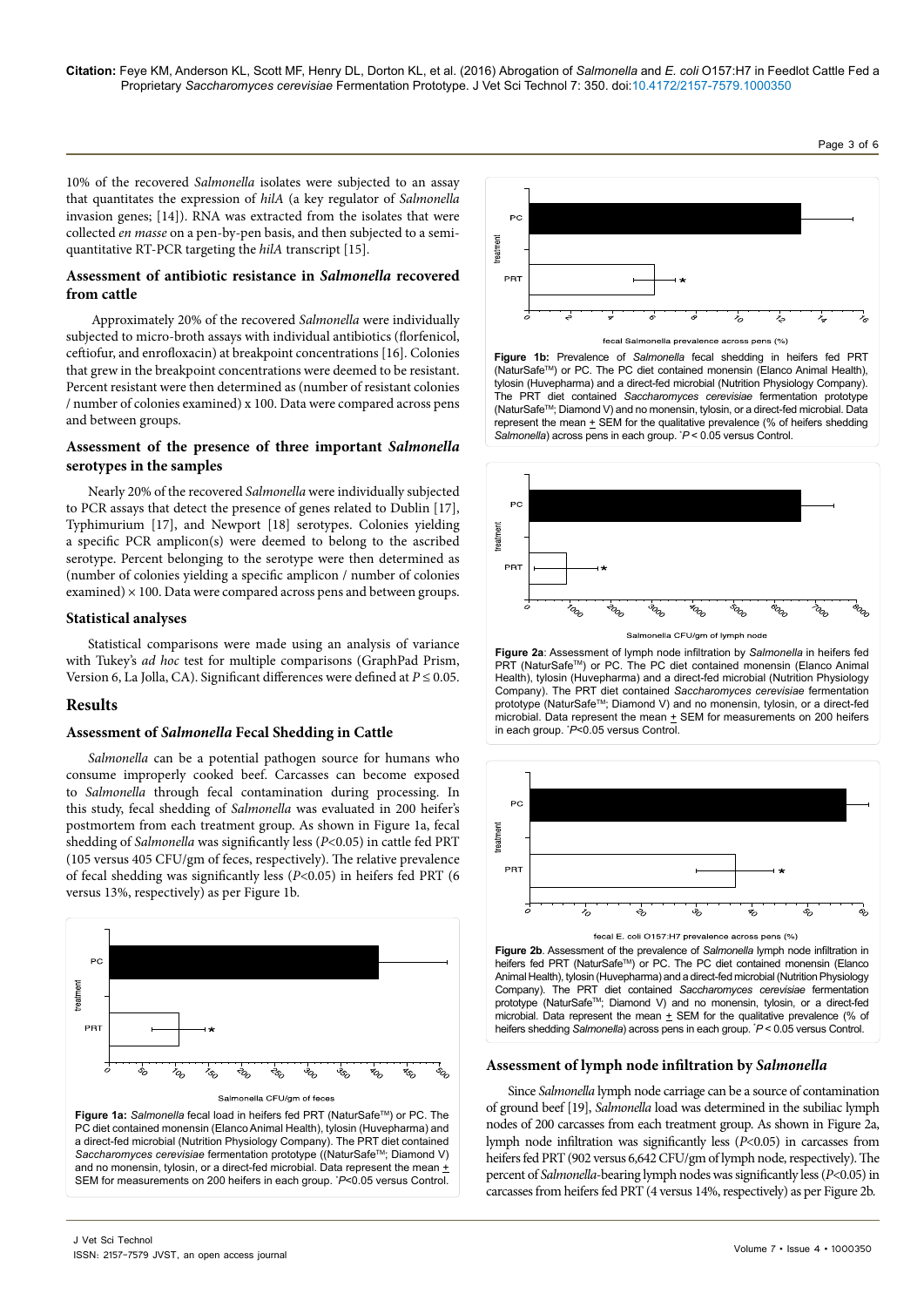#### **Determination of** *E. coli* **O157:H7 in the feces of cattle**

To determine if PRT had an effect on the presence of *E. coli* O157:H7 in the feces of the heifers, fecal samples (100 per treatment group) were quantitatively examined for the presence of this critical foodborne pathogen. As shown in Figure 3a, heifers fed PRT had a statistically lower (*P*<0.05) *E. coli* O157:H7 fecal load than heifers fed PC (52 versus 122 CFU/gm of feces, respectively). Figure 3b reveals a decreased prevalence (*P*<0.05) of *E. coli* O157:H7 in heifers fed PRT when compared to those receiving the PC diet (37 versus 57%, respectively).

# **Assessment of the virulence of** *Salmonella* **recovered from cattle**

In order to compare the virulence of *Salmonella* recovered from cattle, the isolates were subjected to an assay that predicts the ability of *Salmonella* to invade gut epithelial cells, which is a hallmark of *Salmonella* virulence [20]. The effects of PRT on virulence were examined due to the ability of SCFP to increase butyrate in the intestine [5]. Research has shown that butyrate can decrease the *Salmonella* invasion gene (*hilA*) expression *in vitro* [6], which results in the decreased ability of *Salmonella* to invade cells. In the current study, invasiveness of *Salmonella* was significantly less (*P*<0.05) in *Salmonella* recovered from the feces and lymph nodes of cattle fed PRT (Figure 4). This decrease in



Figure 3a: *E. coli* O157:H7 fecal load in heifers fed PRT (NaturSafe™) or PC. The PC diet contained monensin (Elanco Animal Health), tylosin (Huvepharma) and a direct-fed microbial (Nutrition Physiology Company). The PRT diet contained *Saccharomyces cerevisiae* fermentation prototype (NaturSafeTM; Diamond V) and no monensin, tylosin, or a direct-fed microbial. Data represent the mean  $\pm$  SEM for measurements on 50 heifers in each group. \* *P*<0.05 versus Control.







**Figure 4**: Tissue culture invasiveness of *Salmonella* recovered from the feces or lymph nodes of heifers fed PRT (NaturSafe™) or PC. The PC diet contained monensin (Elanco Animal Health), tylosin (Huvepharma) and a direct-fed microbial (Nutrition Physiology Company). The PRT diet contained Saccharomyces cerevisiae fermentation prototype (NaturSafe<sup>™</sup>; Diamond V) and no monensin, tylosin, or a direct-fed microbial. Data represent the mean  $±$  SEM for group measurements on *Salmonella* recovered from 200 heifers in each group. \* *P*<0.05 versus Control.



**Figure 5:** Semi-quantitation of *hilA* expression of *Salmonella* recovered from the feces and lymph nodes of heifers fed PRT (NaturSafe™) or PC. The PC diet contained monensin (Elanco Animal Health), tylosin (Huvepharma) and a direct-fed microbial (Nutrition Physiology Company). The PRT diet contained *Saccharomyces cerevisiae* fermentation prototype (NaturSafeTM; Diamond V) and no monensin, tylosin, or a direct-fed microbial. Data represent the mean  $\pm$ SEM for pooled group measurements on *Salmonella* recovered from feces or lymph nodes. \* *P*<0.05 versus Control.

invasiveness coincided with a decrease in the expression of *hilA* (Figure 5), a major regulator of *Salmonella* virulence for mammalian hosts [14].

### **Assessment of the antibiotic resistance of** *Salmonella* **recovered from cattle**

The antibiotic resistance of *Salmonella* in lymph nodes and fecal samples were examined since SCFP can modulate the microbiome [7,8], which can alter the antibiograms of resident bacteria [9]. To assess the possibility that PRT inhibits antibiotic resistant *Salmonella* or induces the expulsion of antibiotic resistance elements from *Salmonella*, isolates

Page 4 of 6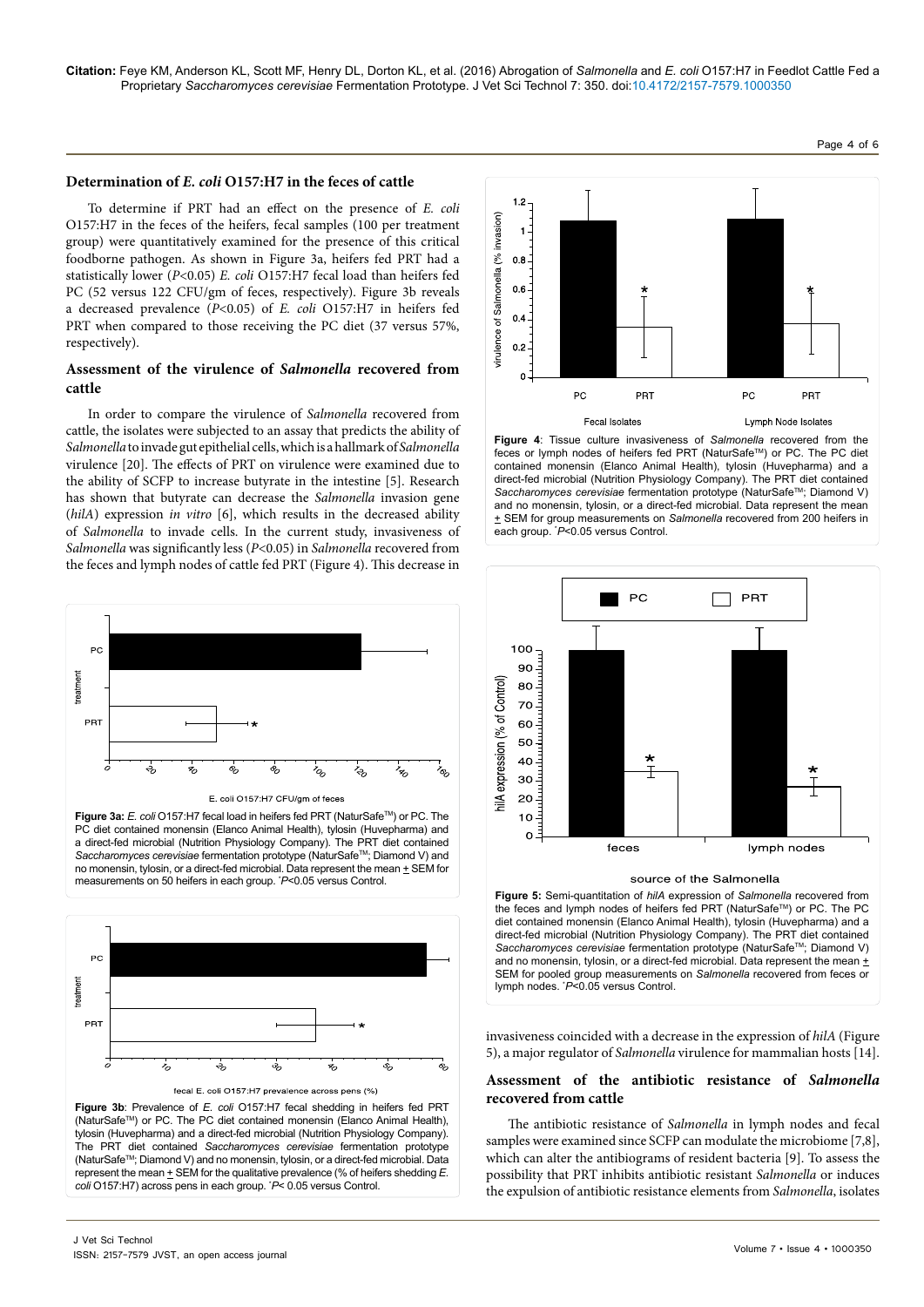**Citation:** Feye KM, Anderson KL, Scott MF, Henry DL, Dorton KL, et al. (2016) Abrogation of *Salmonella* and *E. coli* O157:H7 in Feedlot Cattle Fed a Proprietary *Saccharomyces cerevisiae* Fermentation Prototype. J Vet Sci Technol 7: 350. doi:10.4172/2157-7579.1000350

recovered from cattle were subjected to an antibiotic susceptibility assay that utilized three individual antibiotics (ceftiofur, enrofloxacin, and florfenicol). These three antibiotics were chosen given their extended spectra and importance in bovine therapeutics. Additionally, two of the three antibiotics tested (ceftiofur and enrofloxacin) have counterparts important for human therapeutics (ceftriaxone and ciprofloxacin, respectively).

Figure 6 reveals a decrease in the prevalence of resistant (*P*<0.05) *Salmonella* recovered from heifers fed PRT for all three antibiotics. This figure represents isolates from both feces and lymph nodes. It is of note that resistance of these antibiotics was, in general, more prevalent in the fecal isolates when compared to the lymph node isolates.

# **Assessment of the presence of three important** *Salmonella* **serotypes in the samples**

*Salmonella* isolates recovered from the feces or lymph nodes of cattle were subjected to PCR assays targeting three serotypes (Dublin, Newport, and Typhimurium). As shown in Figure 7, the prevalence of two of these serovars was diminished in heifers fed PRT, regardless of the source of the



**Figure 6:** Prevalence of antibiotic resistant *Salmonella* recovered from the feces and lymph nodes of heifers fed PRT (NaturSafe™) or PC. The PC diet contained monensin (Elanco Animal Health), tylosin (Huvepharma) and a direct-fed microbial (Nutrition Physiology Company). The PRT diet contained *Saccharomyces cerevisiae* fermentation prototype (NaturSafe™; Diamond V) and no monensin, tylosin, or a direct-fed microbial. Data represent the mean  $\pm$ SEM for pooled group measurements on *Salmonella* recovered from feces and lymph nodes. \* *P*<0.05 versus Control.



**Figure 7:** Prevalence of certain *Salmonella* serotypes recovered from the feces and lymph nodes of heifers fed PRT (NaturSafe™) or PC. The PC diet contained monensin (Elanco Animal Health), tylosin (Huvepharma) and a direct-fed microbial (Nutrition Physiology Company). The PRT diet contained *Saccharomyces cerevisiae* fermentation prototype (NaturSafeTM; Diamond V) and no monensin, tylosin, or a direct-fed microbial. Data represent the mean  $\pm$  SEM for group measurements on *Salmonella* recovered from feces and lymph nodes. \* *P*<0.05 versus Control.

Page 5 of 6

isolates. No *S*. Dublin were isolated from feces and only one colony of *S*. Dublin was isolated from lymph nodes. Thus, statistical evaluations are not presented for this minor subsection of the study.

## **Discussion**

*Salmonella* and *E. coli* O157:H7 are insidious problems for the beef industry and represent critical food safety hazards. *Salmonella* and *E. coli* O157:H7 can be shed in fecal material that can contaminate the carcass during processing. *Salmonella* is also harbored in the lymph nodes, which can lead to contamination of ground beef. Therefore, identifying mitigation strategies for both pathogens is needed especially considering the covert nature of *Salmonella* lymph node infiltration [19].

In this study, the anti-*Salmonella* and anti-*E. coli* O157:H7 effects of NaturSafeTM (PRT) were examined and two critical indicators of *Salmonella* contamination (fecal shedding and lymph node infiltration) were significantly reduced by NaturSafe<sup>TM</sup>. In this study, heifers fed PC shed a higher number of *Salmonella* and *E. coli* O157:H7 and had more *Salmonella* present in the lymph nodes, which ultimately increases the risk of pathogen transmission to humans that ingest beef. There are currently no other research studies looking at the effects of NaturSafeTM on pathogens in beef cattle but there are studies examining the effects of other SCFP products on pathogen load. These results described herein are consistent with a previous study in which SCFP (SmartCare and Original XPC) reduced intestinal colonization in pre-ruminant calves [4], which is possibly due to macrophage-associated clearance of the pathogen. In another study, cannulated beef heifers supplemented with SCFP (Original XP<sup>\*</sup>, Diamond V) had less *E. coli* O157:H7 colonizing the recto-anal junction after being challenged with *E. coli* O157:H7 [21]. Therefore, SCFP products seem to minimize the levels of *Salmonella* and *E. coli* O157:H7 in cattle.

Other significant and unique findings in this study were the reduction in virulence and antibiotic resistance in *Salmonella* recovered from heifers fed PRT. Reduced virulence was detected by diminished tissue culture invasion with a concomitant reduction in the expression of *hilA* [14]. It is unclear how virulence was mitigated by feeding this SCFP prototype. However, previous studies revealed that SCFP (EpiCor) increases the gastrointestinal production of butyrate [5], a putative repressor of *hilA* expression [22]. Regardless of the mechanism underlying this effect, the observed magnitude of decreased invasiveness is likely to increase the infectious dose of *Salmonella* for a human as evidenced by our prior study, in which this level of diminished invasiveness altered the murine  $LD_{50}$  approximately 5-fold [13].

### **Conclusions**

In summary, NaturSafe<sup>™</sup>-fed feedlot heifers were significantly less likely to shed *Salmonella* and harbor this pathogen in the lymph nodes. The anti-shedding effect of NaturSafe<sup>TM</sup> was also observed for *E. coli* O157:H7. Additionally, NaturSafe™ reduced the virulence and antibiotic resistance of recovered *Salmonella*. Ultimately, these beneficial effects will have a marked positive effect on food safety in the beef industry. Future mechanistic studies are warranted to uncover the molecular bases for these effects.

This work was funded by Diamond V Salary support was provided to K.L.A. in exchange for her time devoted to the project, but no other financial compensation was or will be awarded for this study. Thus the authors declare no conflict of interest.

#### **Acknowledgments**

The authors thank Dr. Katelyn Malin for her assistance in sample collection and feedlot personnel for animal husbandry.